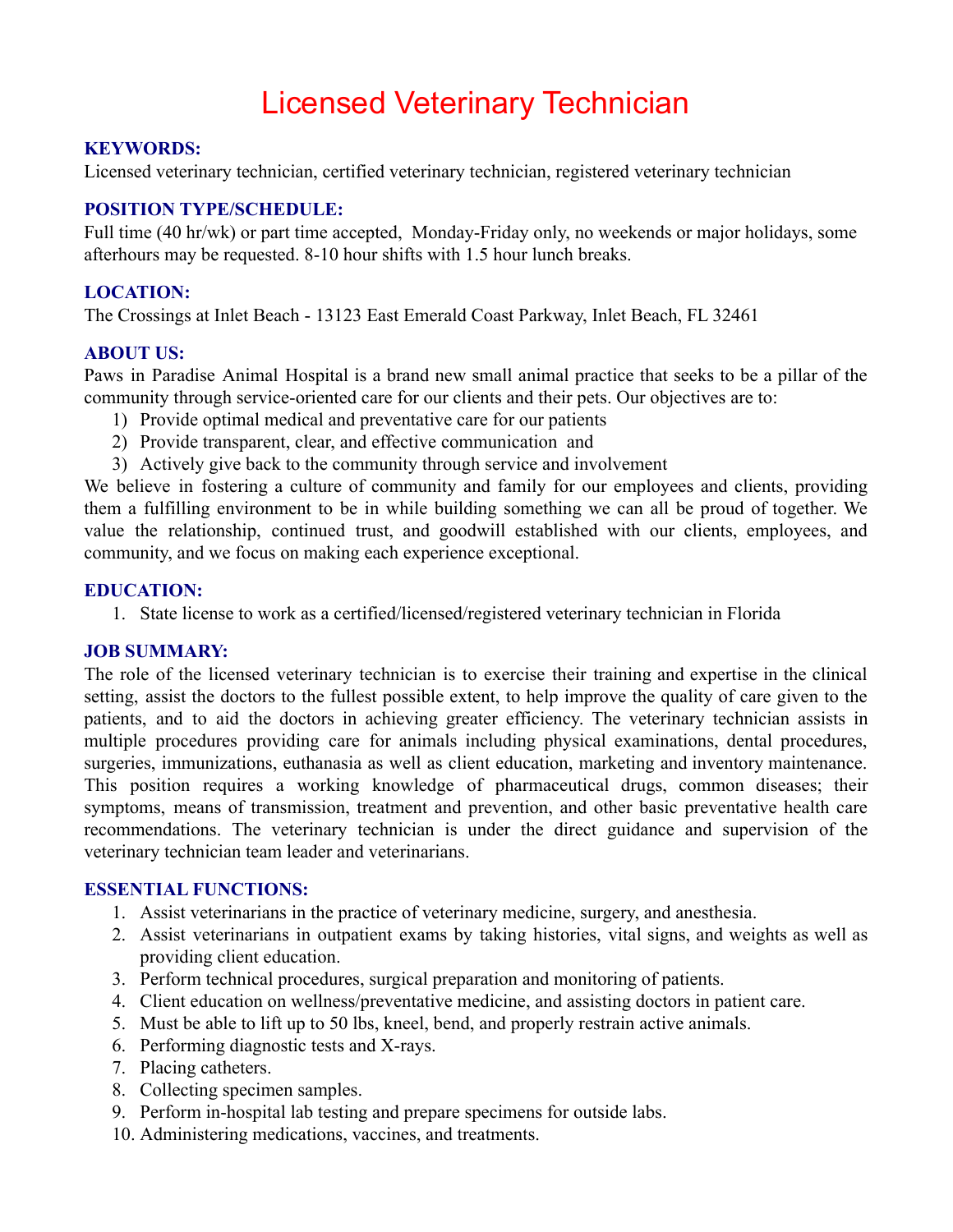# **ADDITIONAL RESPONSIBILITIES:**

- 1. Provides support with all community and client communications and interactions including Chamber of Commerce functions and community outreach initiatives.
- 2. Contributes to team effort by providing input on best practices for accomplishing company goals and seeks constant improvement for this position.
- 3. Willingness to assist with and perform other duties as requested.

## **QUALIFICATIONS:**

- 1. Ability to prioritize effectively and proactively problem-solve and have good attention to detail.
- 2. Strong interpersonal and communication skills.
- 3. Competency in computer data entry and basic recordkeeping.
- 4. Human relations skills to deal effectively with visitors/customers in person or on the telephone.
- 5. Demonstrated capability with organizational skills and time management.
- 6. Good Computer skills including Microsoft Office (Word, Outlook and Excel).
- 7. Ability to work in a team environment.

### **CONDITIONS OF WORK:**

Active, on your feet for 8-10 hours per day and requirement to lift up to 50 lbs.

### **POSITION PAY:**

**Starting pay at \$16.00 per hour.** Adjustments commensurate with experience. Regular raises are considered based on time with the company, efficiency with job position, and increase in responsibilities.

**Production and bonus pay consistent with company profits.**

## **COMPANY BENEFITS (NEGOTIABLE):**

Health insurance Dental/Vision insurance Employee discount/Petcare Paid time off and sick leave 401K Plan

## **CALL TO ACTION:**

At Paws in Paradise Animal Hospital, we are not looking to be just another veterinary clinic. Animals have been an integral part of each or our lives; from dogs and cats, to pigs and cows, and even sea turtles and other marine animals. Our clients, employees, and greater community need to see, by our actions, what we are all about. In other words, the value we are proposing:

- We facilitate pet owners in getting the most out of life for their furry companions by providing the tools needed for health, happiness, and community.
- We help our team members realize their potential through connecting them with opportunities in growth, advancement, and doing what they love.
- We contribute to our community through outreach, involvement, and dedication to the future.

If this sounds like what you have been searching for within veterinary medicine, we'd love for you to be part of the team